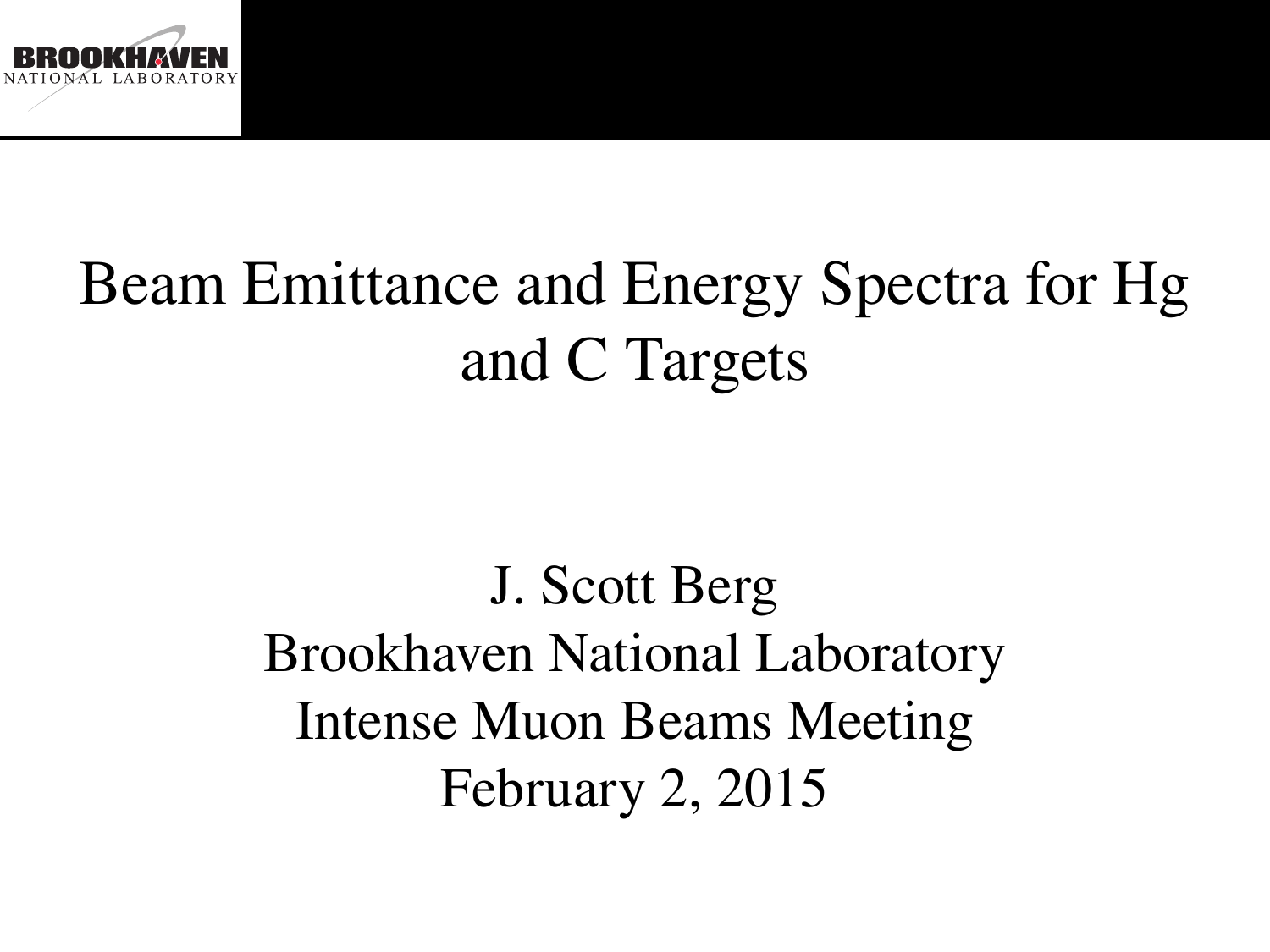

- ∙ Neuffer's talk at the MAP 2014 Winter Meeting, Dec. 4, 2014 (next 3 slides)
- ∙ Compared results from 8 GeV beam on Hg target to 6.75 GeV beam on C target
- ∙ C target had larger emittance by over a factor of 2
- ∙ Large increase in loss in first 6 m
- ∙ Performance reduction by about a factor of 2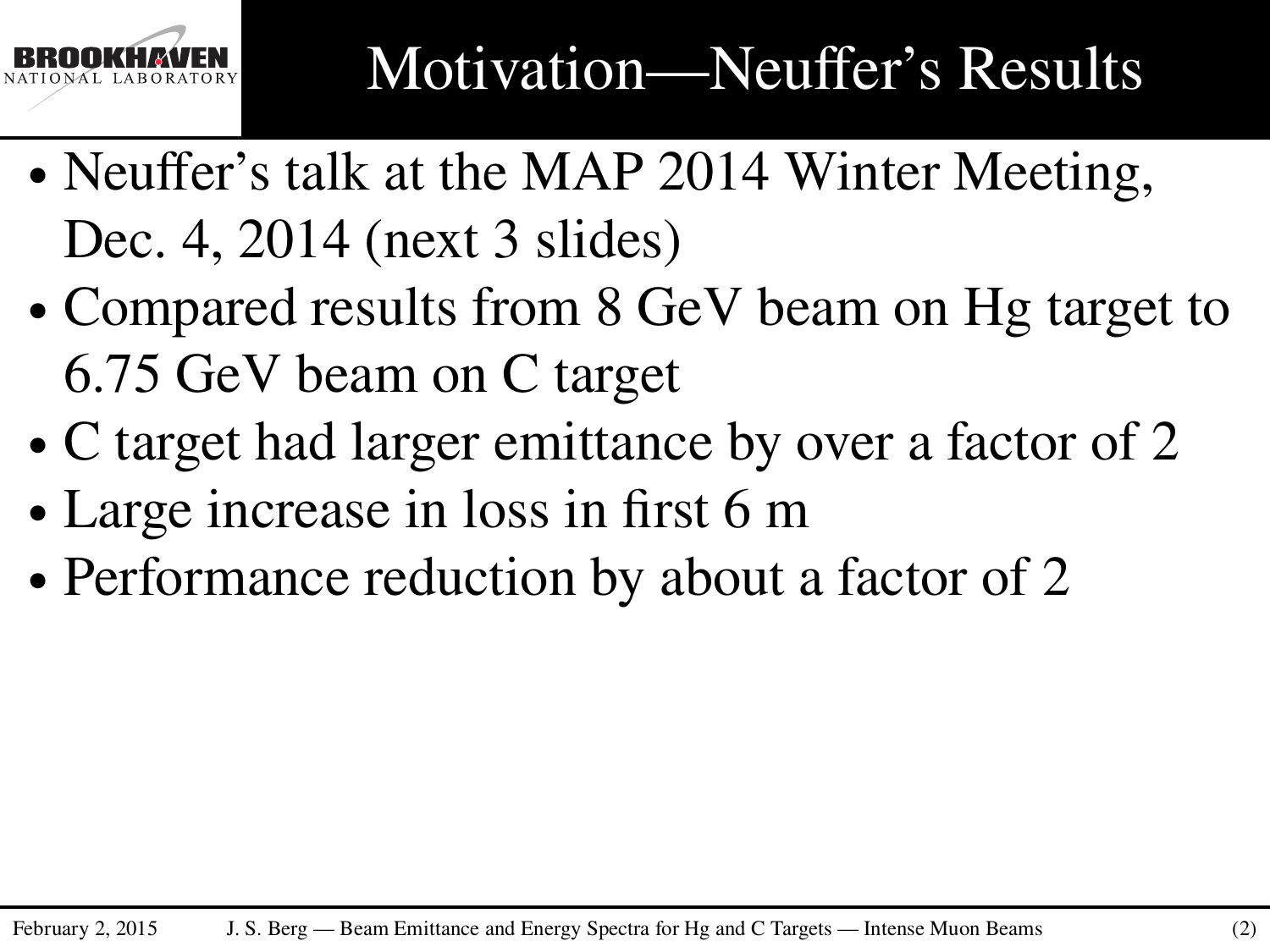#### Motivation—Neuffer's Results



NATIONAL LABORATORY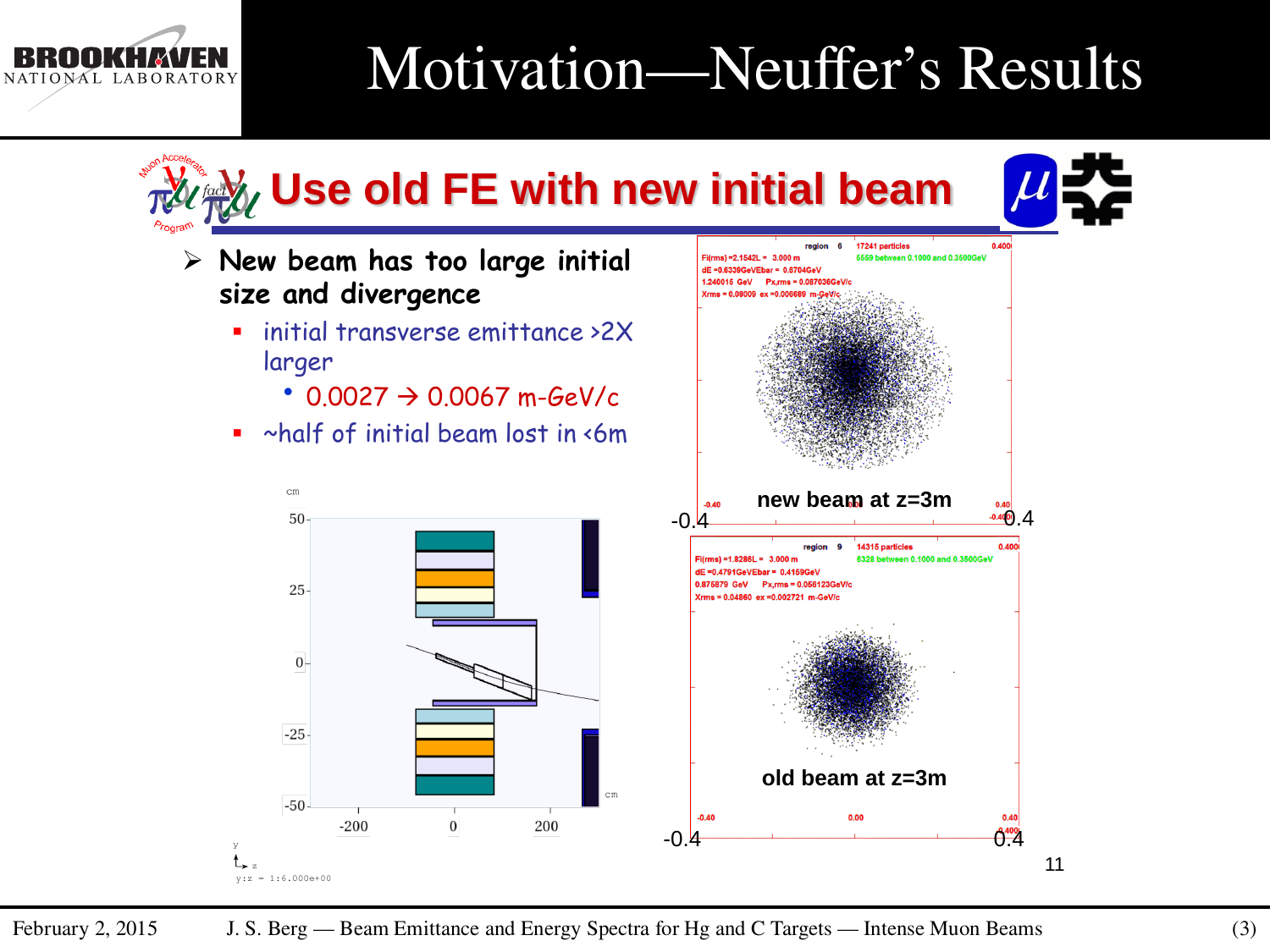

### Motivation—Neuffer's Results

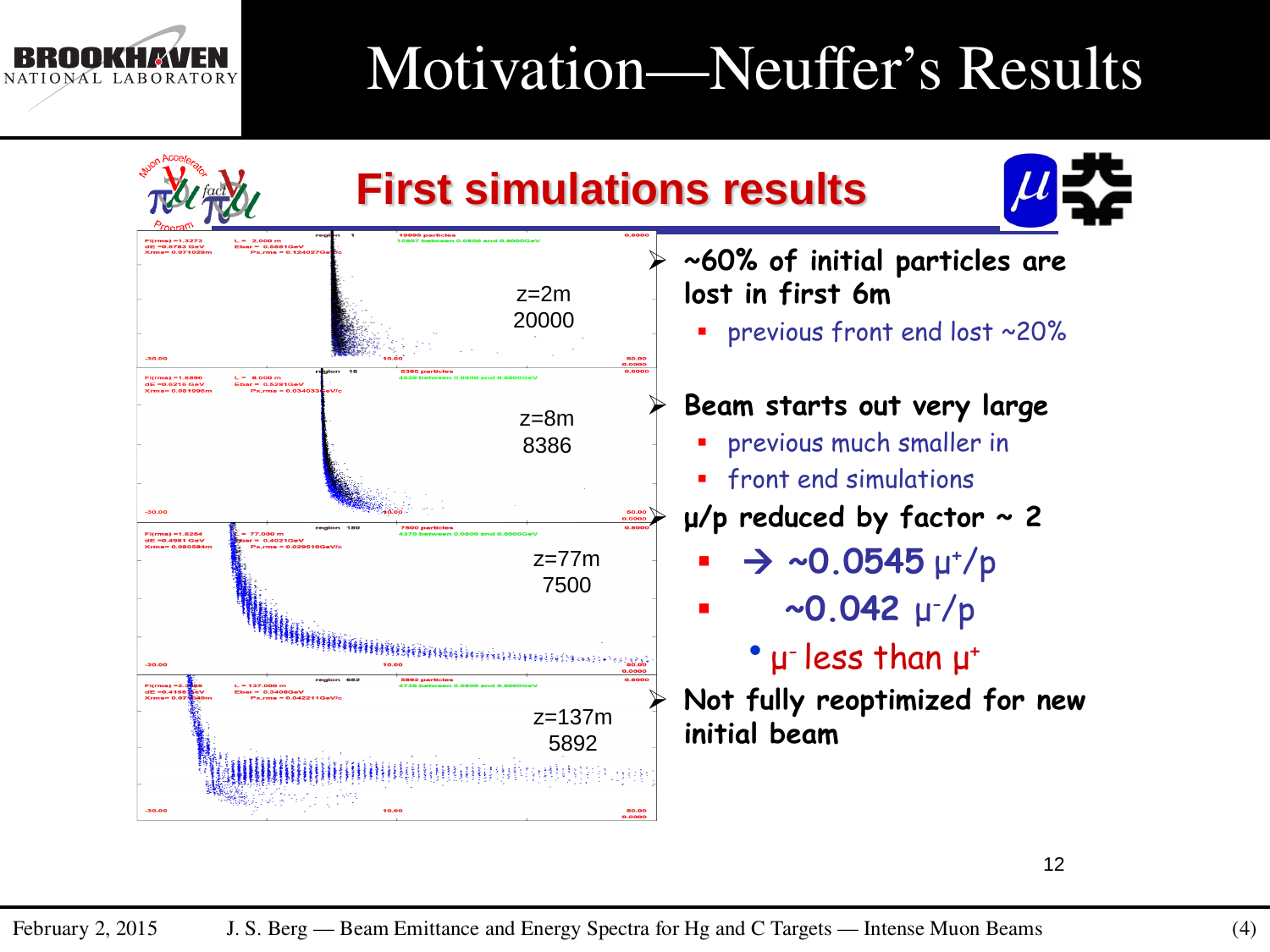

### Motivation—Neuffer's Results



- **Much worse than previous 8 GeV p / Hg target**
- $\geq 6.75$  (~25% less), Hg  $\rightarrow$  C ...
	- **•** but initial beam has very large phase space
- **Causes for early losses ???**
	- **Long C target not a good match to short taper ?**
		- **target should be within lens center …**
	- **"Beam dump" after target blows up π beam ??**
- **Bugs, errors?**
	- **Changes in Mars production code ??**
	- **normalization error ??**
	- **initialization errors**
		- **starts from z=2m rather than z=0**
- **After initial factor of 2 loss, very similar to old front end case**
	- **not yet reoptimized**
- **To investigate/debug/reoptimize ..**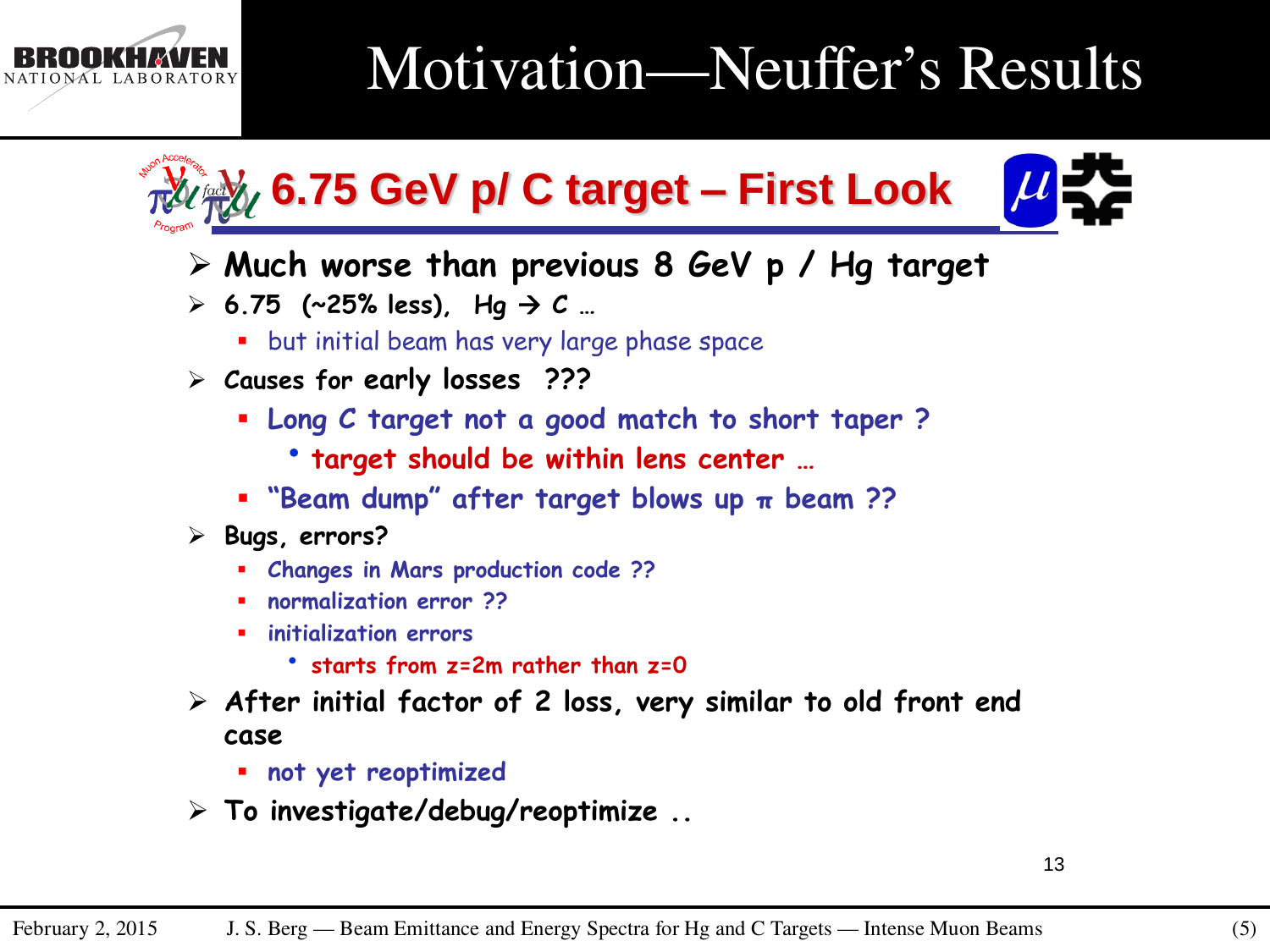

## Examine Distributions

- ∙ Dug up every 8 GeV Hg in 20 T distribution I could find
	- ∘ 28-Oct-2010 https://pubweb.bnl.gov/~kirk/Target\_ Studies/Icool\_for003\_decks/
		- ∙ From "P11" direction
		- ∙ Used by Neuffer
	- ∘ 23-Mar-2013, from X. Ding
		- ∙ Target angle 137.6 mrad, radius 0.404 cm.
		- ∙ RMS beam size 0.1212 cm
		- ∙ MARS15(2012)
		- ∙ Apertures: 7.5 cm radius to 37.5 cm, then square root taper to 30 cm at 19 m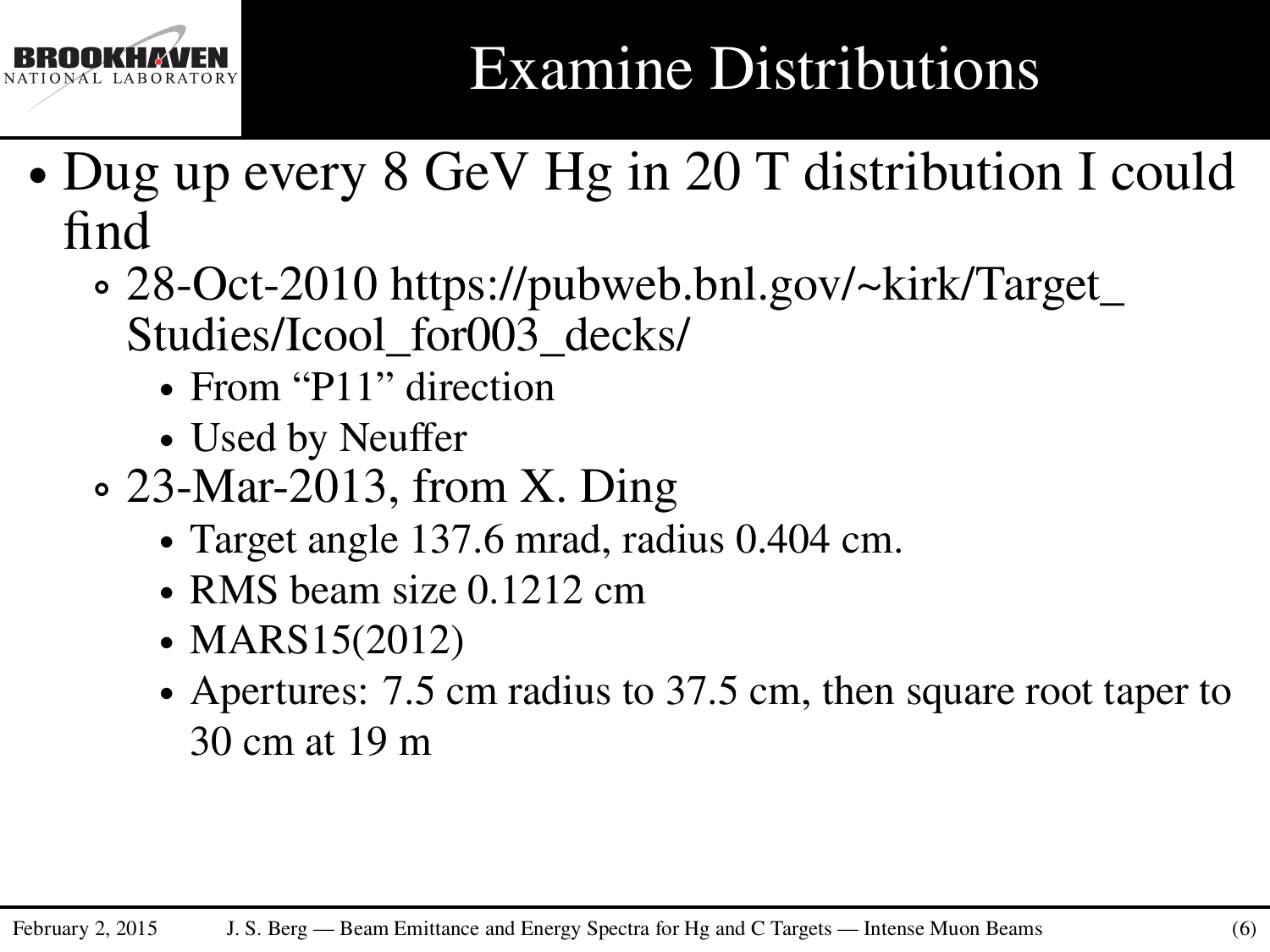

### Examine Distributions

- ∘ 06-Feb-2014, from H. Sayed
	- ∙ No apertures at all
- ∘ Above all 0.375 m from field peak
- ∘ 13-Jan-2015, from X. Ding
	- ∙ Re-run of 23-Mar-2013, but with new MARS
	- ∙ Distribution handoff at 2 m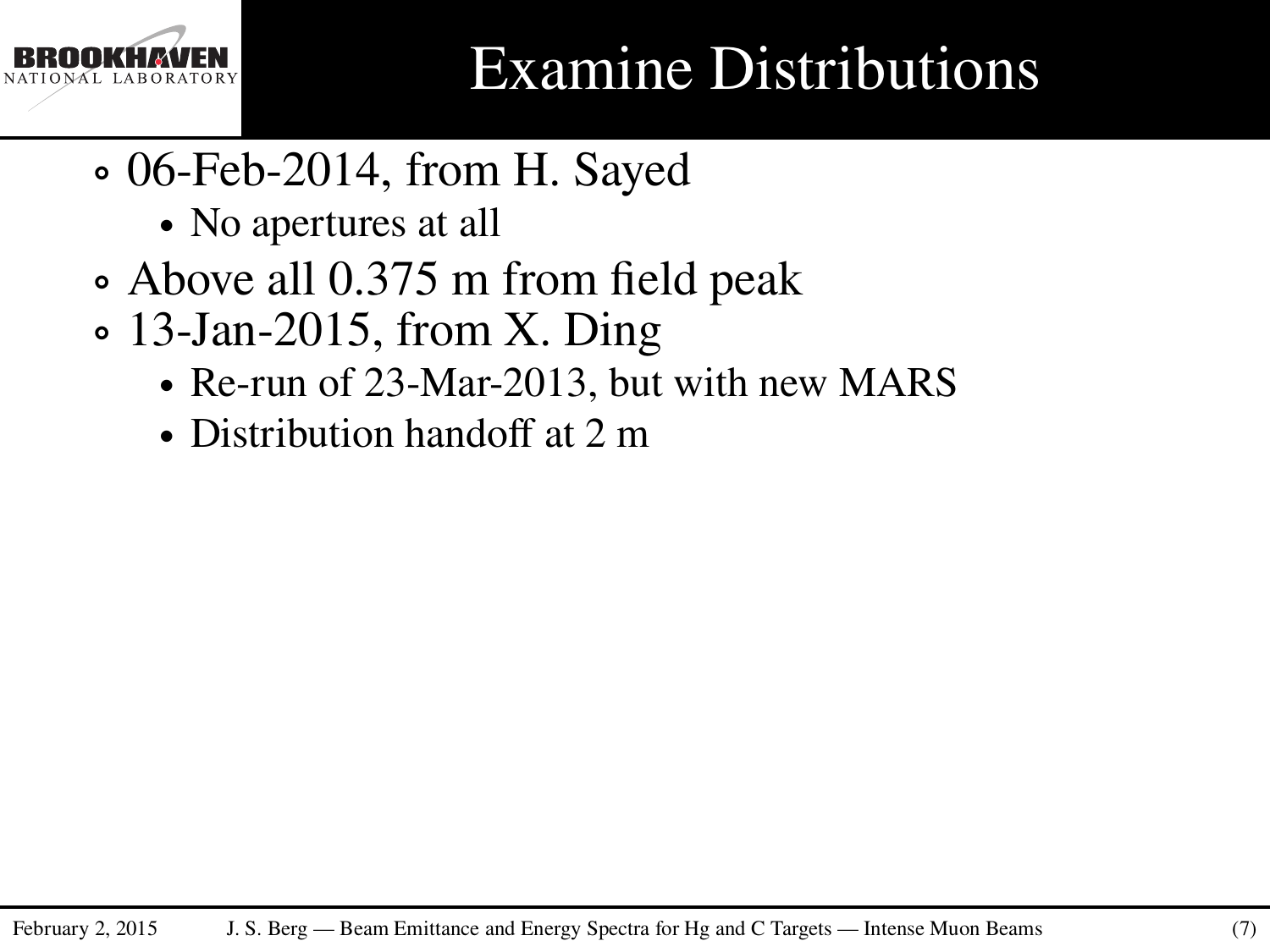

- ∙ Carbon distributions from X. Ding, 15-Dec-2014
	- ∘ 6.75 GeV, target 1 cm radius, beam 0.25 cm RMS, no crossing angle
	- ∘ Tilted 65 mrad, or not
	- ∘ 1.2 m dump, radius 3 cm, or not
	- ∘ Proton beam emittance 5 or 20 *𝜇*m
	- ∘ Distributions 2 m from field peak
	- ∘ Apertures: 13 cm radius to 1.7 m, then no aperture until far downstream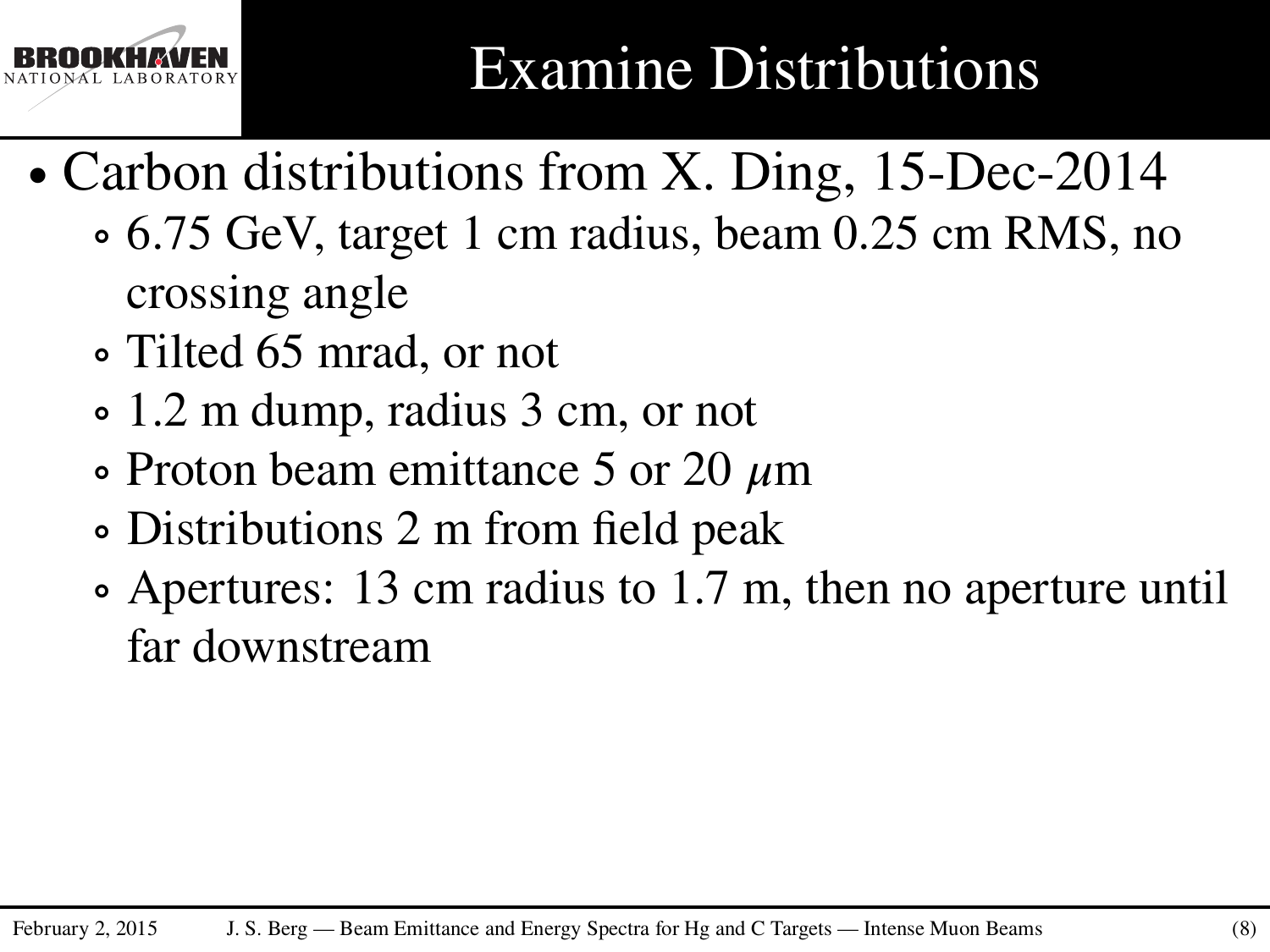

- ∙ Propagate all distributions to 3 m downstream from field peak
- ∙ Use field map from Weggel, 09-May-2014
	- ∘ Carbon distributions used this to 2 m
	- ∘ Field very close to 20 T at 0.375 m; little impact of profile difference for Hg runs
- ∙ Compute vector potential at 3 m to compute canonical emittances
- ∙ Compute emittances
	- $\sigma \pi$  KE 60–600 MeV,  $\mu$  KE 60–400 MeV; energy range at target in which 99% of ultimately captured particles lie
	- ∘ 4*𝜎* iterative cut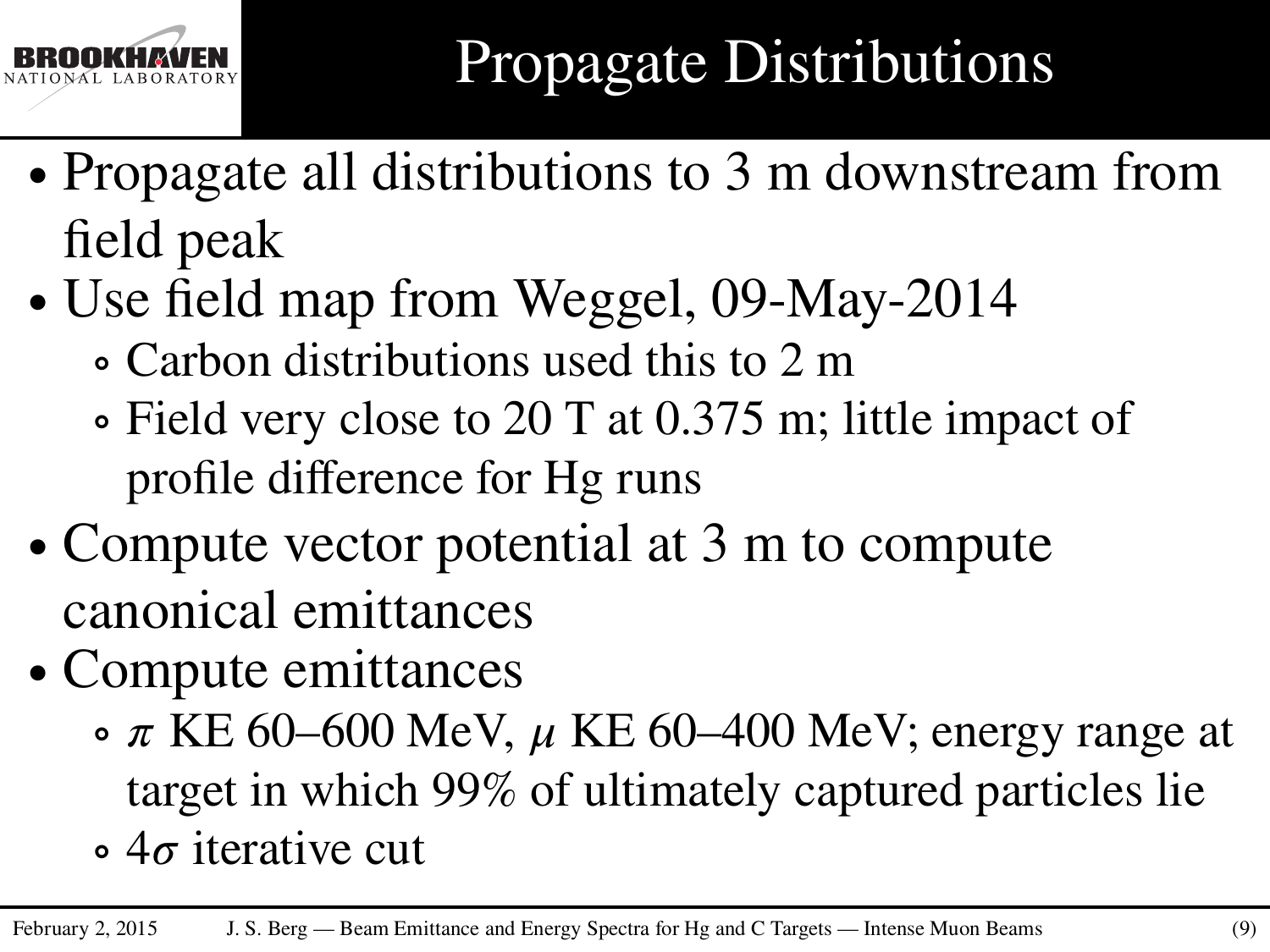

### **Emittances**

|                           | $\mu^-$ + | $\mu^-$ | $\mu^+$ + | $\mu^+$ – | $\pi^-$ + | $\pi^-$ | $\pi^+$ | $\pi$ <sup>+</sup> |
|---------------------------|-----------|---------|-----------|-----------|-----------|---------|---------|--------------------|
| 101028                    | 31.8      | 13.1    | 35.6      | 13.7      | 23.1      | 14.9    | 26.0    | 15.0               |
| 130323-XDing 1            | 41.2      | 16.4    | 43.8      | 17.2      | 33.1      | 21.4    | 32.8    | 21.2               |
| 40206-HSayed              | 44.2      | 25.0    | 44.2      | 25.0      | 33.8      | 31.9    | 32.6    | 31.0               |
| $141215$ -XDing-00-dump   | 68.1      | 24.9    | 68.3      | 27.2      | 48.9      | 32.7    | 47.8    | 33.7               |
| $141215$ -XDing-00-nodump | 49.8      | 22.7    | 51.2      | 24.6      | 35.1      | 27.1    | 35.3    | 28.3               |
| 141215-XDing-65-dump      | 58.1      | 21.4    | 60.2      | 23.2      | 43.6      | 26.7    | 43.3    | 27.9               |
| $141215$ -XDing-65-nodump | 51.5      | 22.1    | 52.7      | 23.9      | 36.5      | 26.0    | 36.6    | 27.4               |
| 150113-XDing-Hg-IQGSM0    | 29.5      | 13.7    | 31.8      | 14.0      | 20.5      | 15.1    | 20.7    | 14.8               |

- ∙ Normalized canonical emittances in mm
- ∙ Large sign is sort of helicity (actually eigenemittance
- ∙ Difference in emittances is angular momentum ∙ Names to left are distributions, contain date
	- ∘ Carbon: two digit angle, d for dump, n for no dump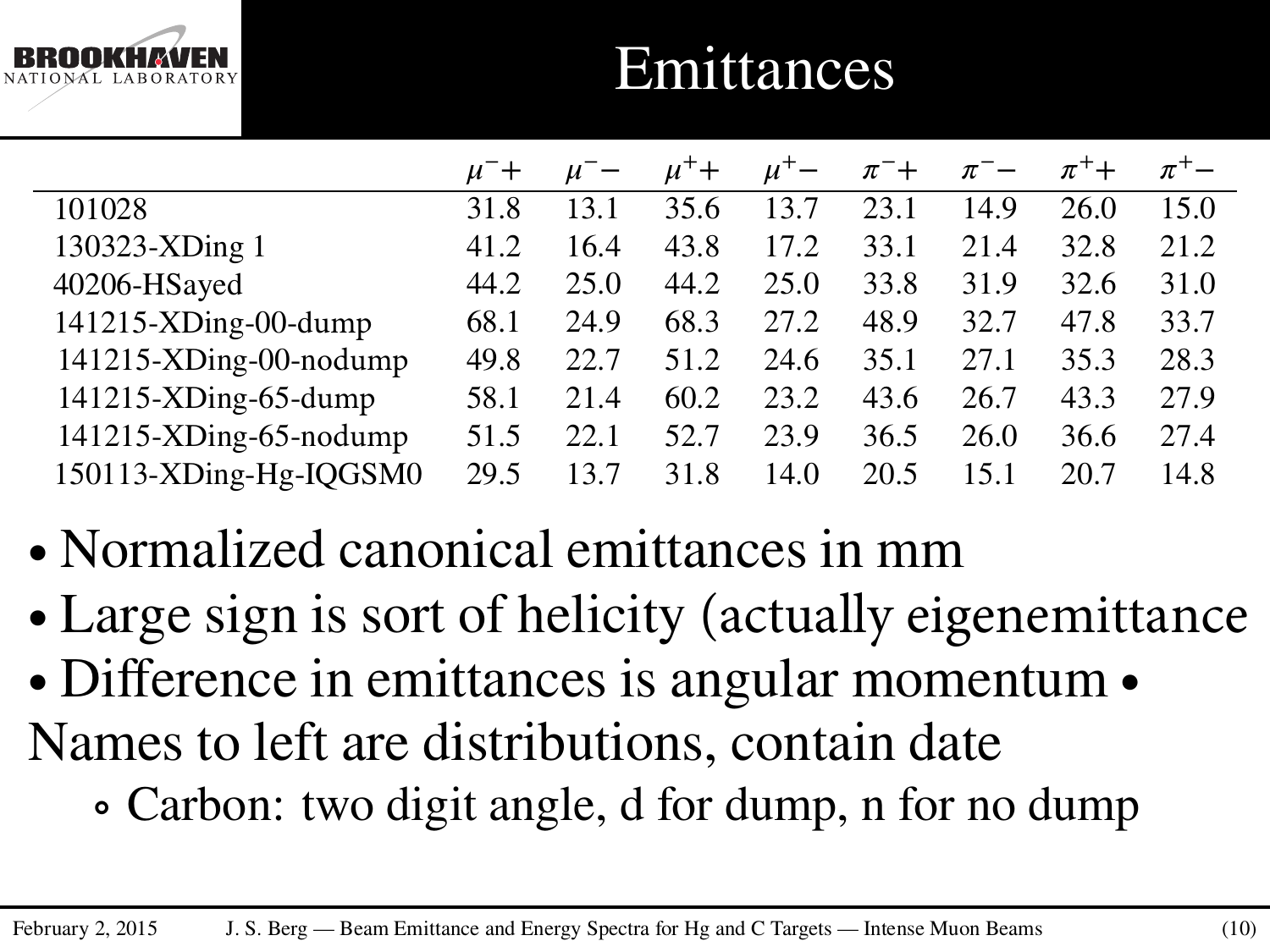

# Analysis

- ∙ Hg distributions
	- ∘ 2010 emittances significantly smaller than later runs
	- ∘ 2014 run has tiny pion angular momentum
		- ∙ Small beam; beam/target interact over small region?
		- ∙ Also shows up in muon angular momentum
	- ∘ 2015 run back to 2010 emittances??? Turns out it's a lie, as we'll see in a bit. . .
- ∙ Carbon emittances
	- ∘ Removing dump improves emittance
	- ∘ With dump, lower emittance with tilt
	- ∘ Without dump tilt makes emittance a tiny bit worse
	- ∘ Proton beam emittance didn't matter (not shown)
	- ∘ Larger than Hg, but sometimes close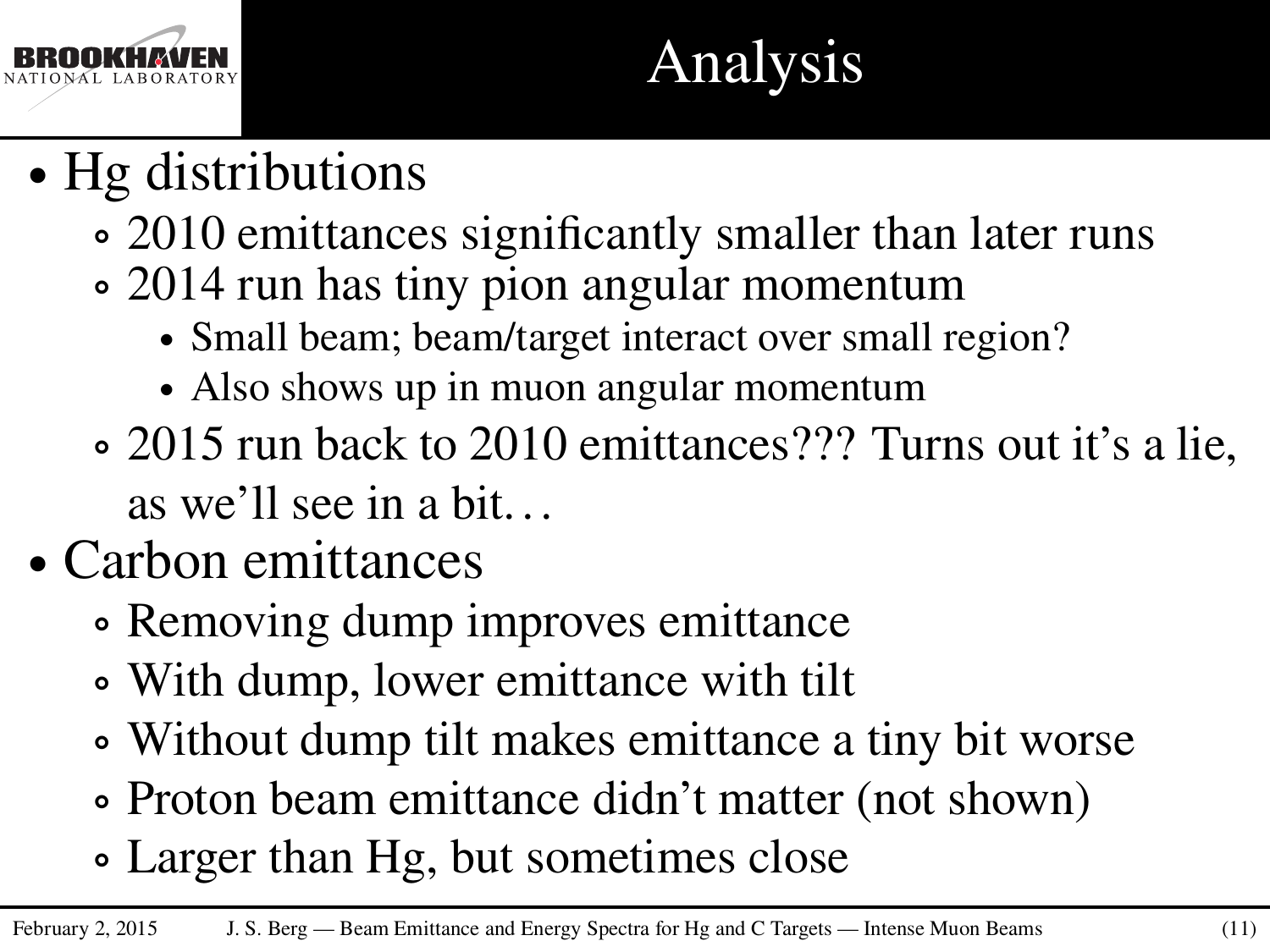

# Energy Distributions

- ∙ In Hg, similar for most runs, but don't agree in detail
- ∙ The 06-Feb-2014 run is an outlier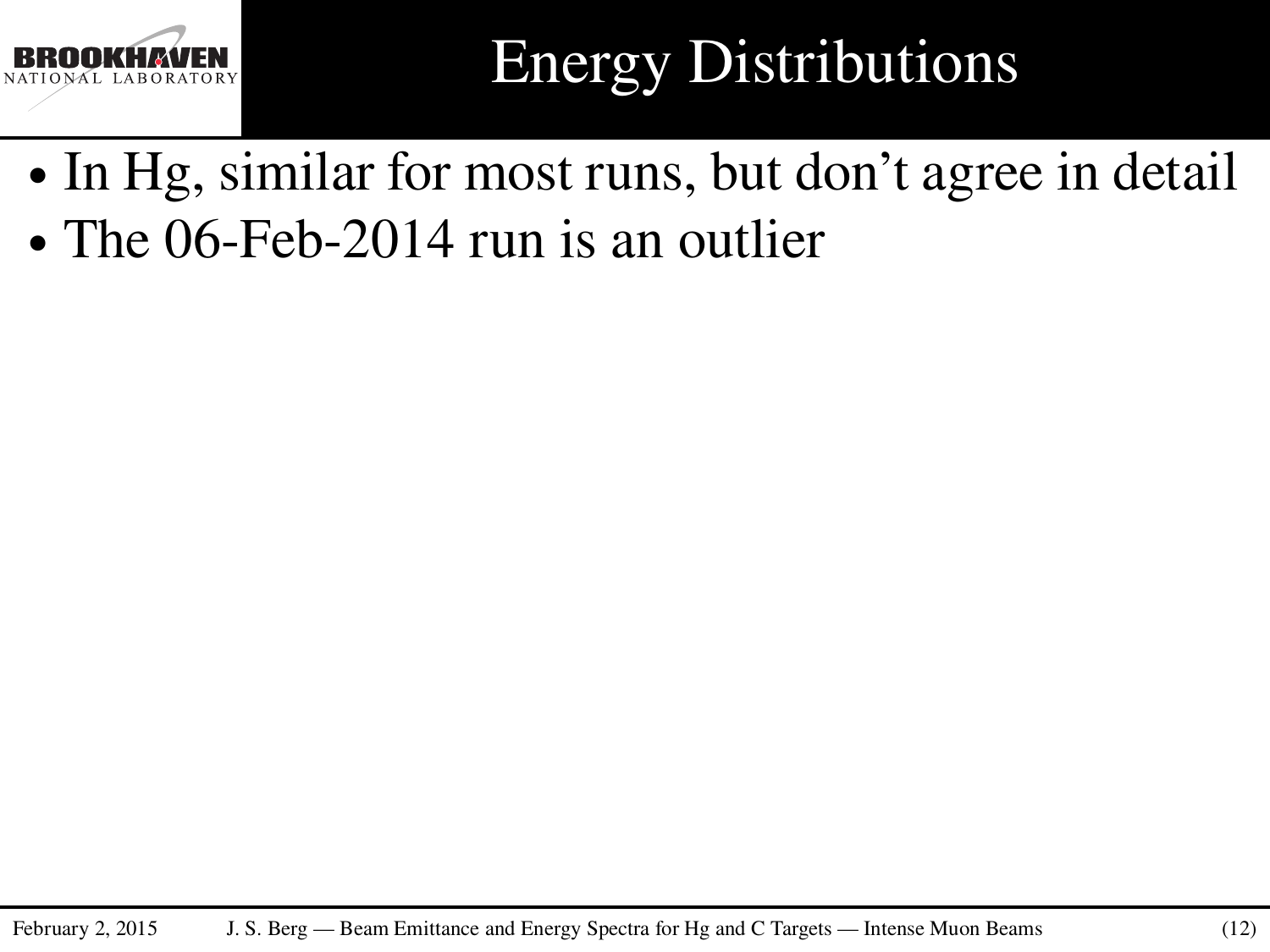## Pion Distributions for Hg

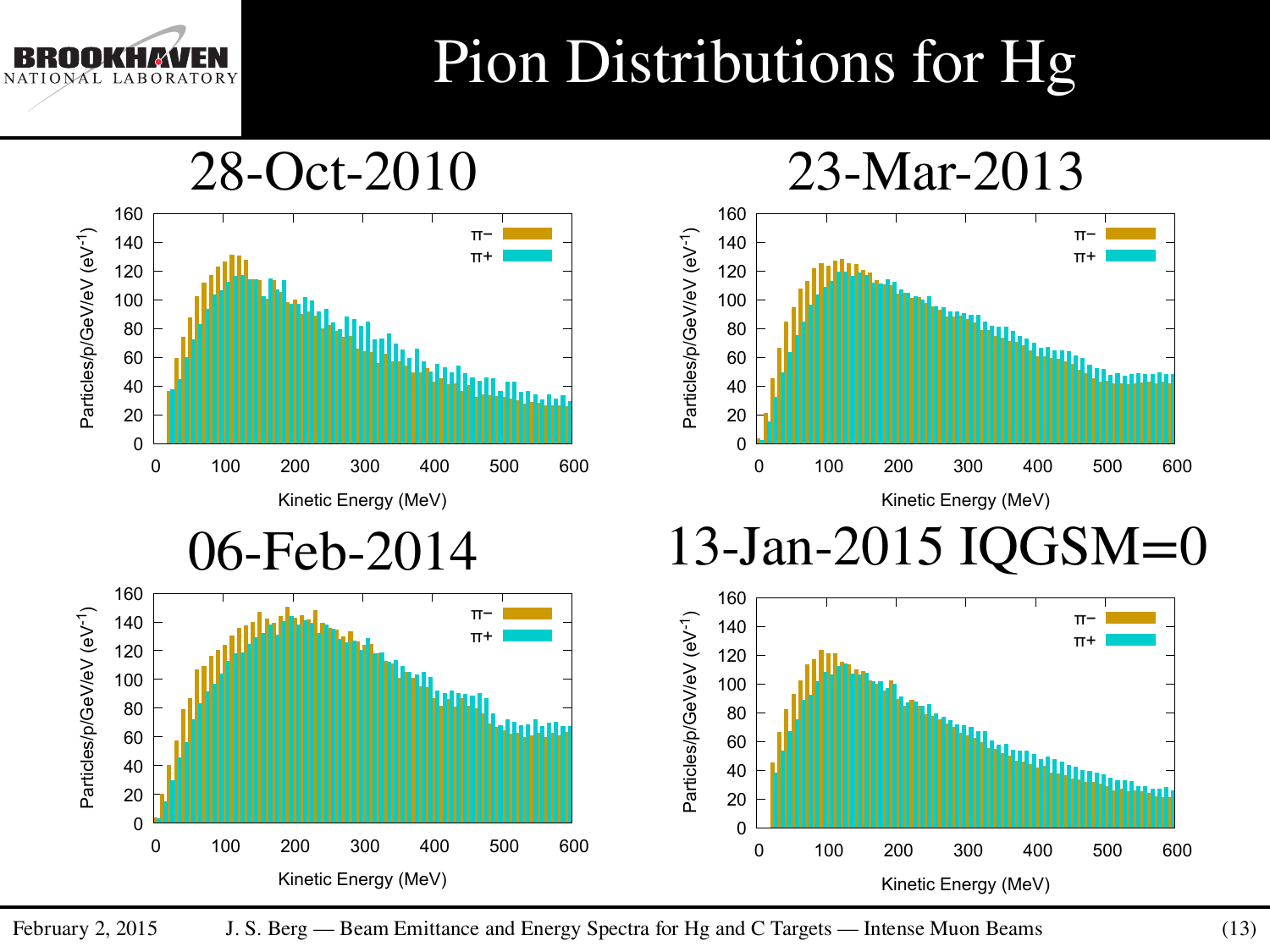

## Muon Distributions for Hg

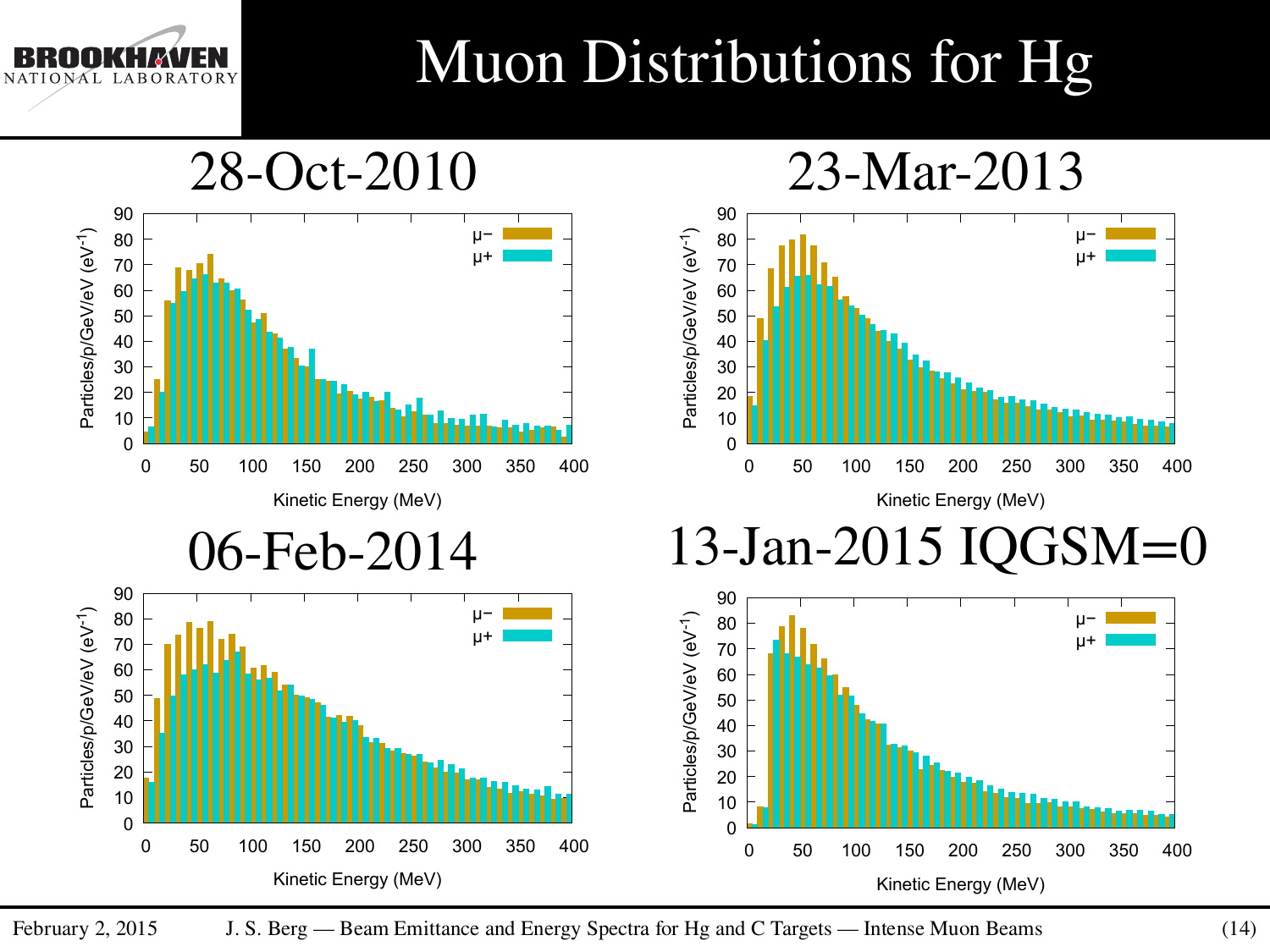

# IQGSM

- ∙ IQGSM gives a "choice of inclusive and exclusive event generators at nuclear inelastic interactions"
- ∙ IQGSM=0: exclusive CEM (cascade excitation model?) for  $E < 3$  GeV, MARS inclusive for  $E > 5$  GeV, LAQGSM for some special cases. Old MARS default.
- ∙ IQGSM=1: CEM for *𝐸 <* 0*.*3 GeV, LAQGSM for  $0.5$  GeV  $< E < 8$  GeV, MARS inclusive for  $E > 10$  GeV. New MARS default.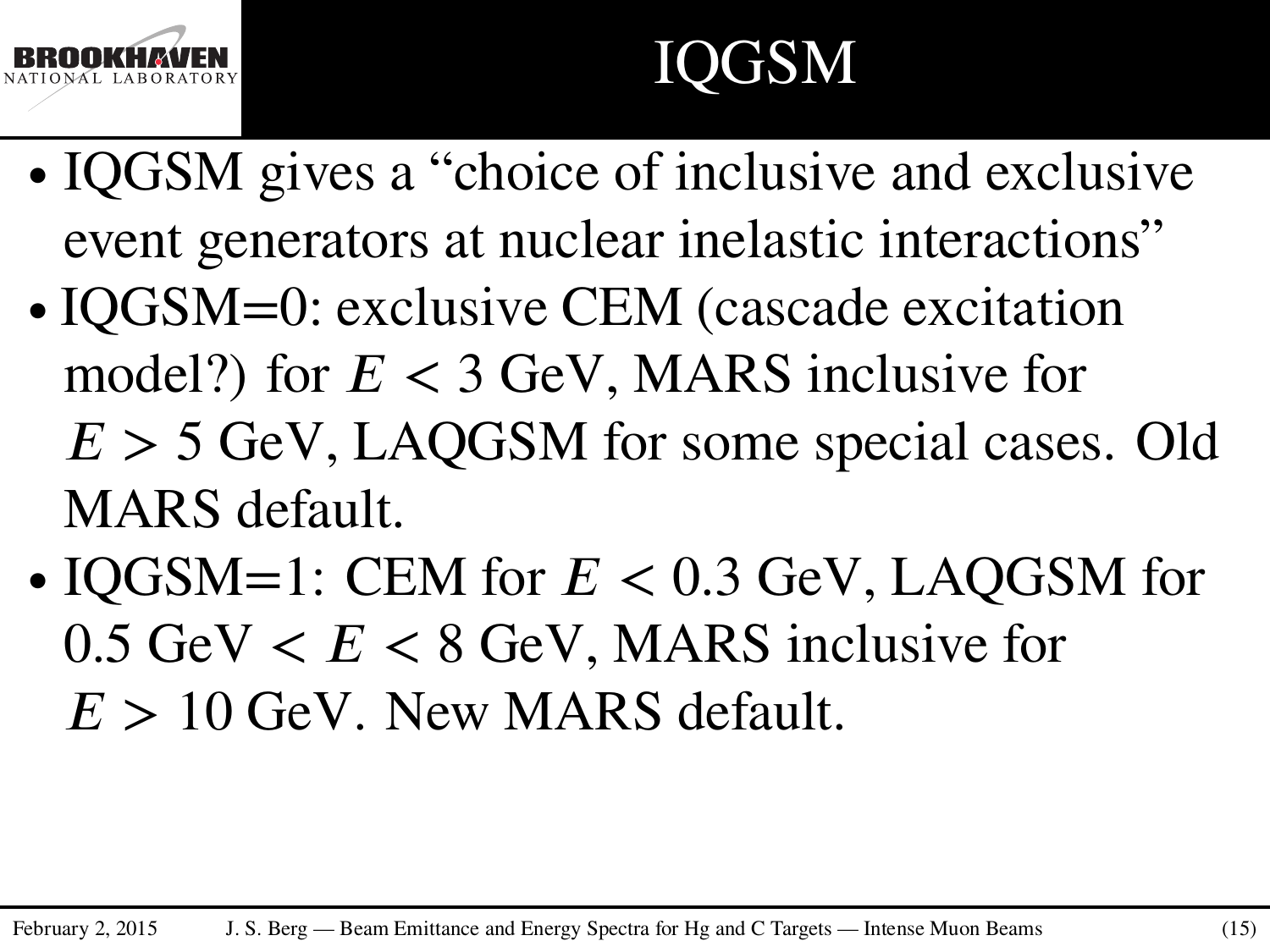## Distributions for Hg, IQGSM

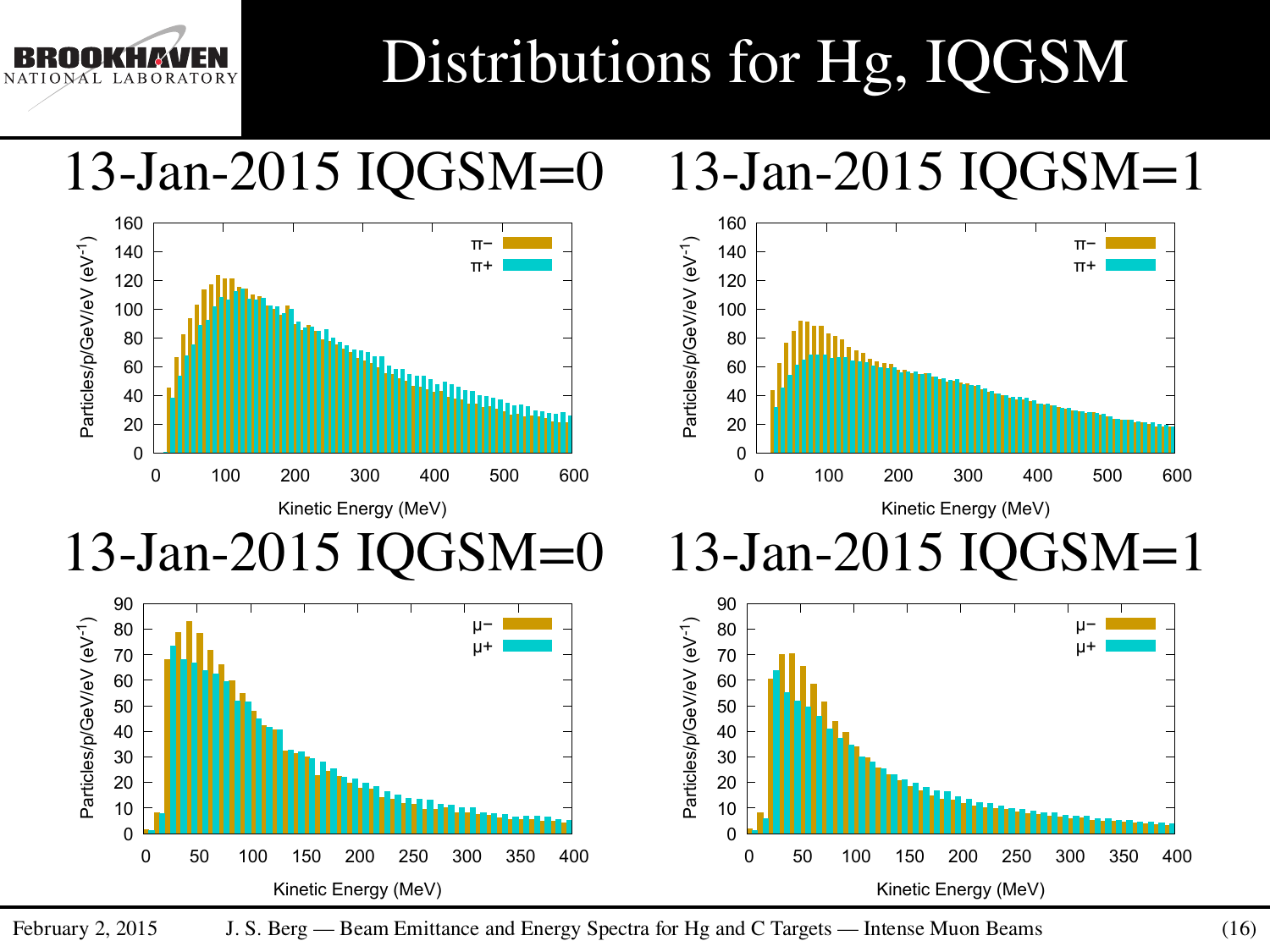

## IQGSM

- ∙ Significant performance hit for IQGSM = 1
- ∙ Energy spectrum also changes
- ∙ Emittance doesn't change
- ∙ C runs were all with IQGSM=1, earlier Hg were IQGSM=0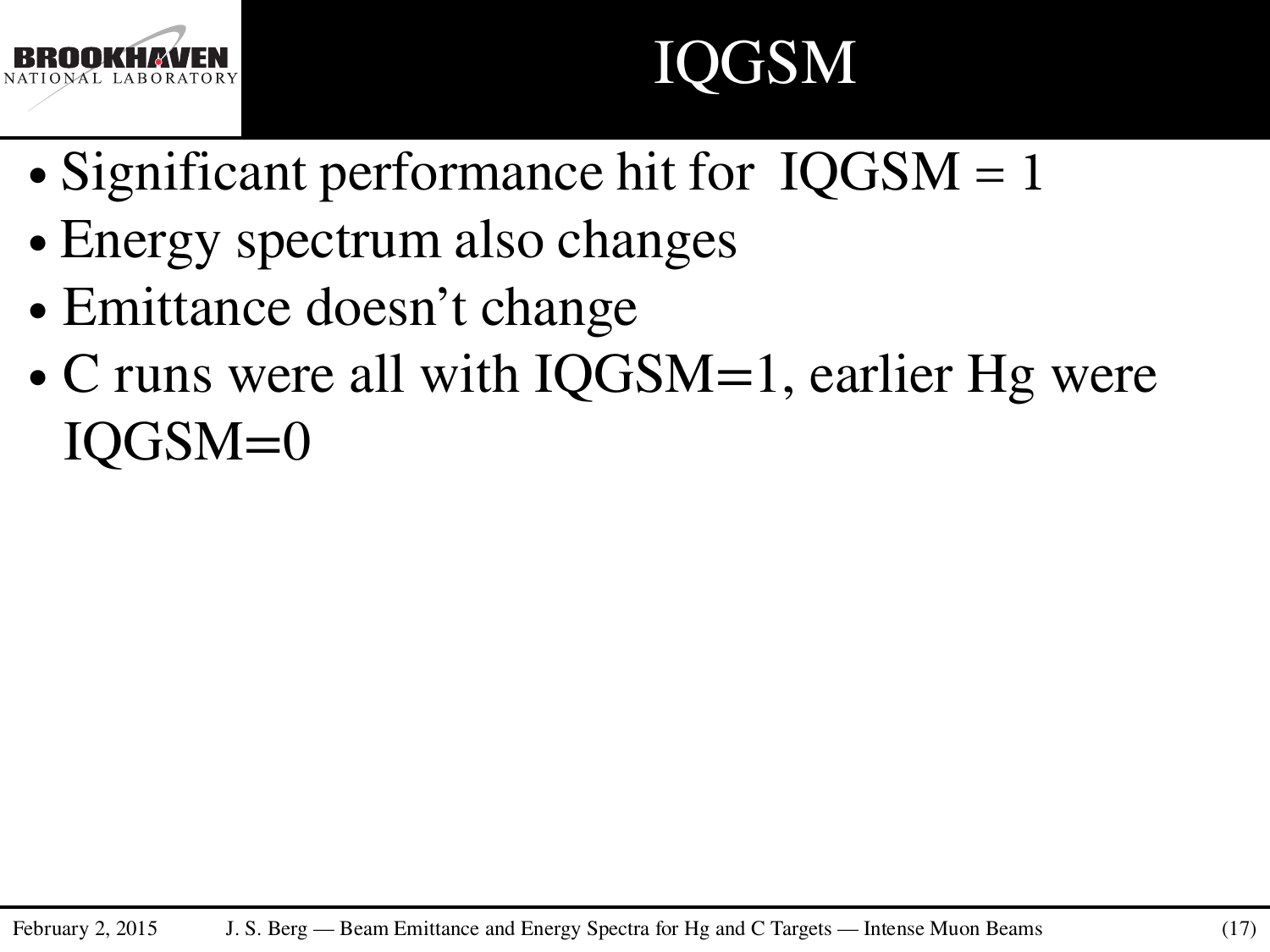### C: Pions vs. Geometry



February 2, 2015 J. S. Berg — Beam Emittance and Energy Spectra for Hg and C Targets — Intense Muon Beams (18)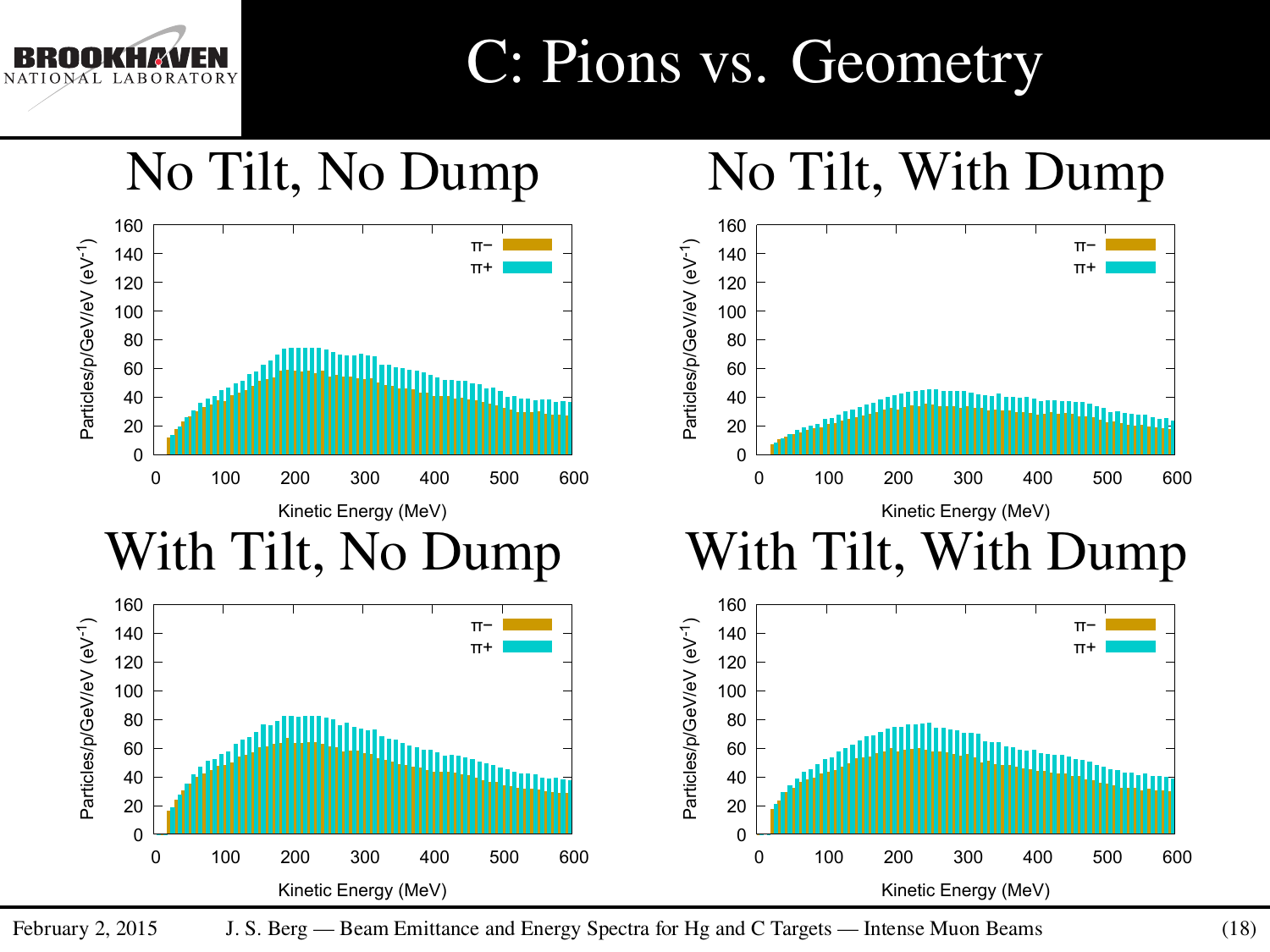### C: Muons vs. Geometry



February 2, 2015 J. S. Berg — Beam Emittance and Energy Spectra for Hg and C Targets — Intense Muon Beams (19)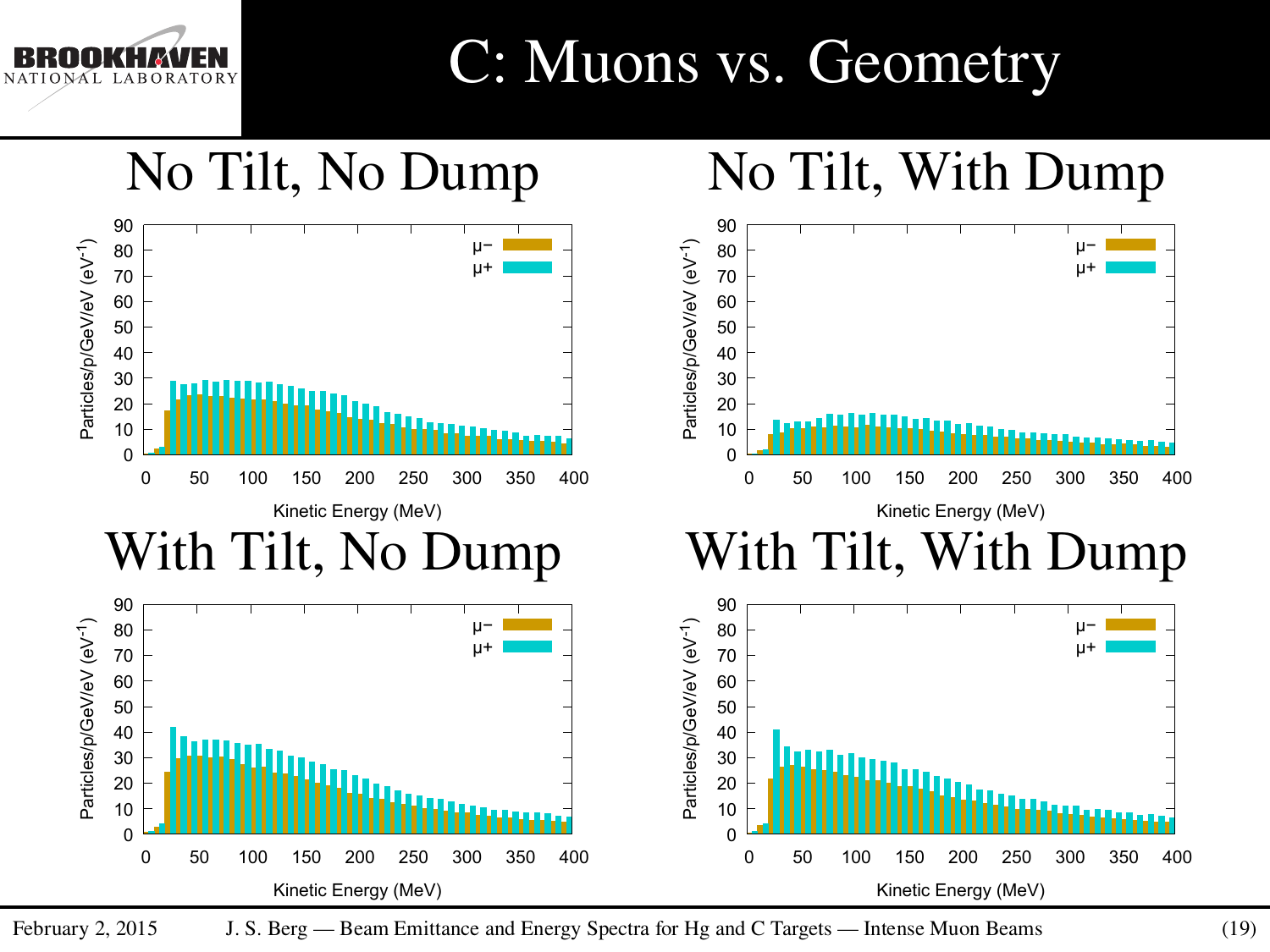

### C vs. Geometry

- ∙ Only major production hit is no tilt, no dump
- ∙ With tilt, no dump is the best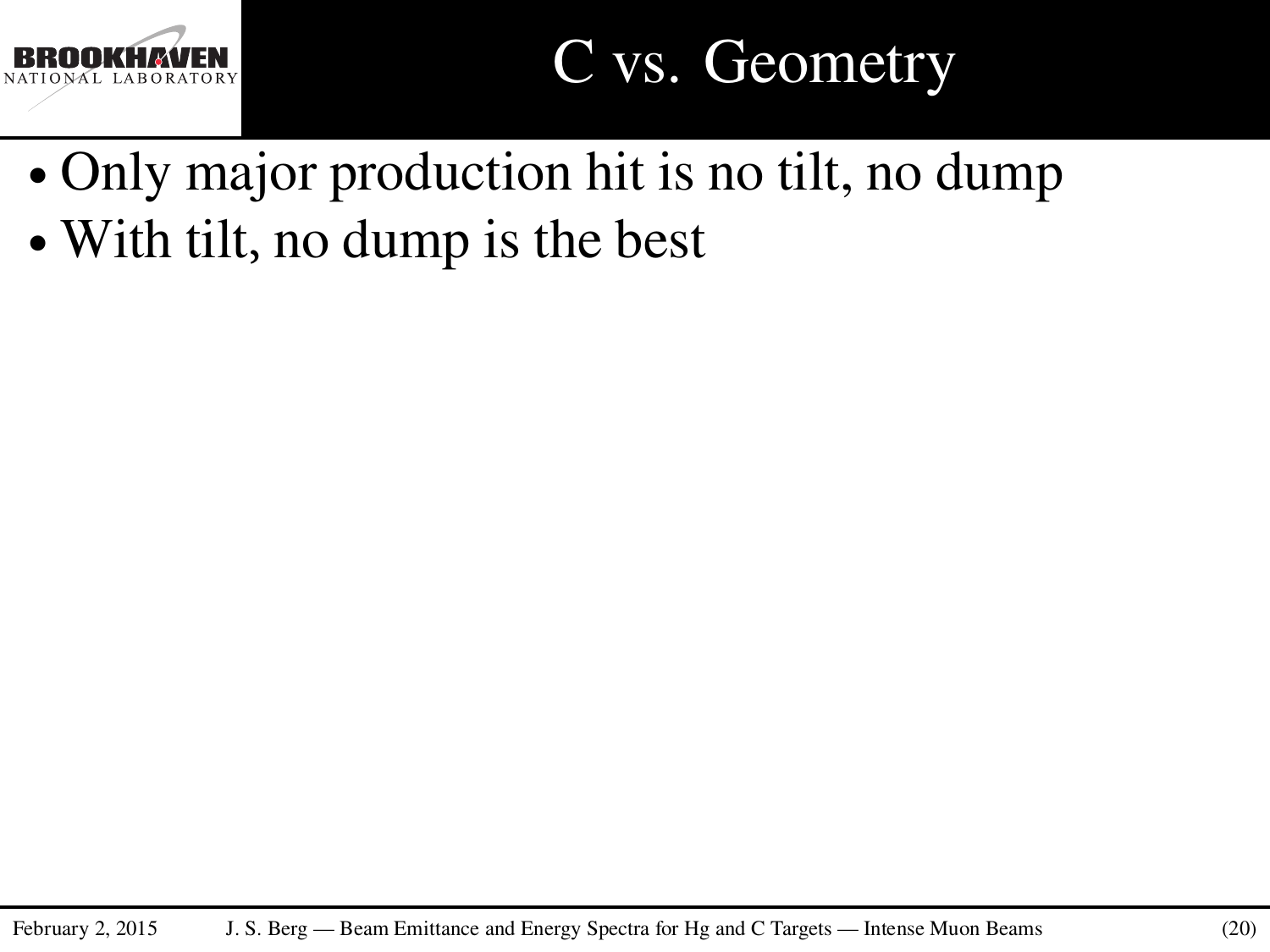NAL LABORATORY

### $C$  vs. Hg,  $IQGSM = 1$



February 2, 2015 J. S. Berg — Beam Emittance and Energy Spectra for Hg and C Targets — Intense Muon Beams (21)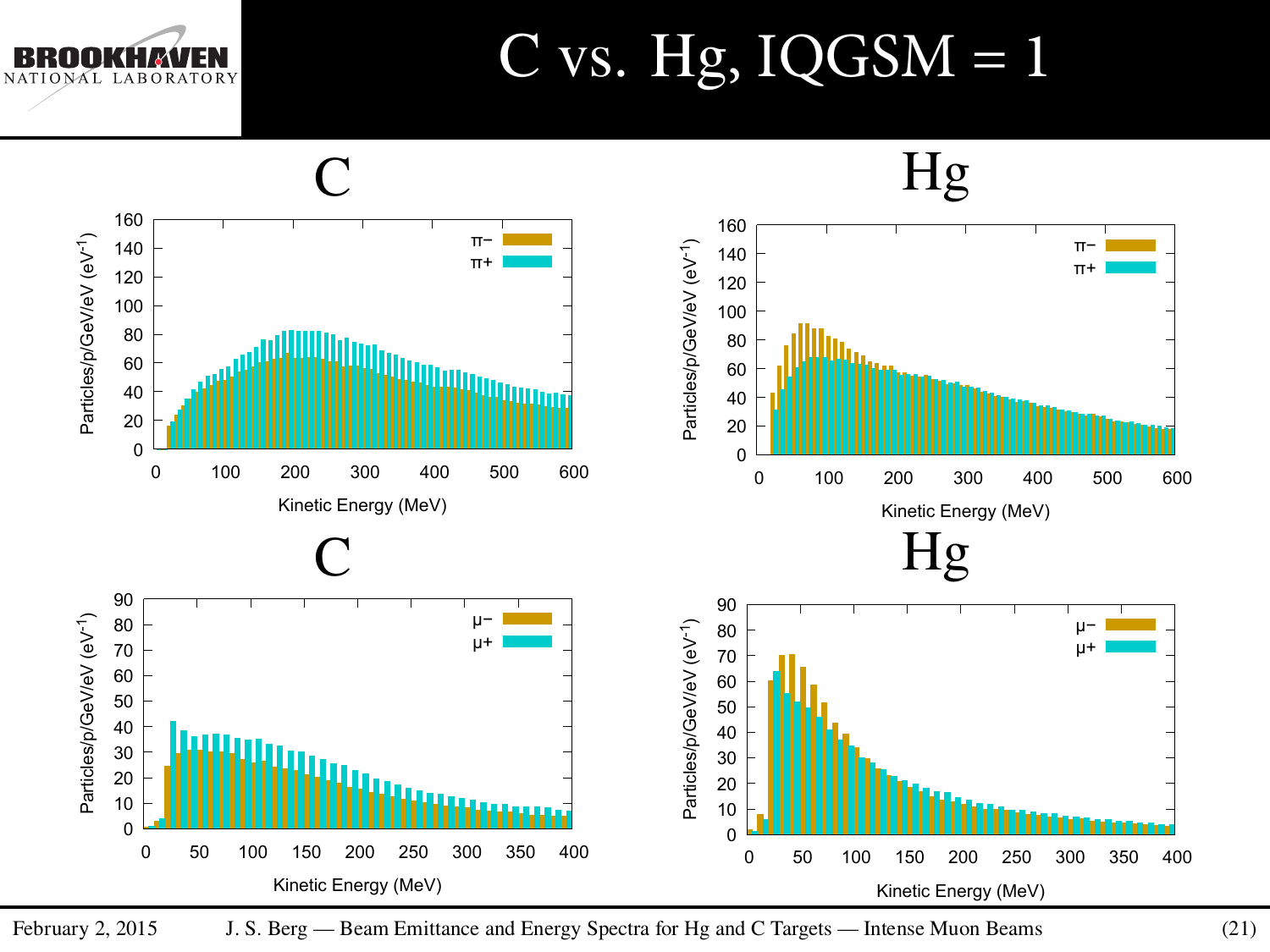

# C vs. Hg

- ∙ Similar total number of particles for Hg and C (need to check more carefully)
- ∙ Spectrum of C wieghted to higher energy than Hg
- ∙ Should use very different NBPR to capture C than for Hg
- ∙ Entire system likely longer for C than Hg
- ∙ All of this will become less true (but still true) in a bit. . .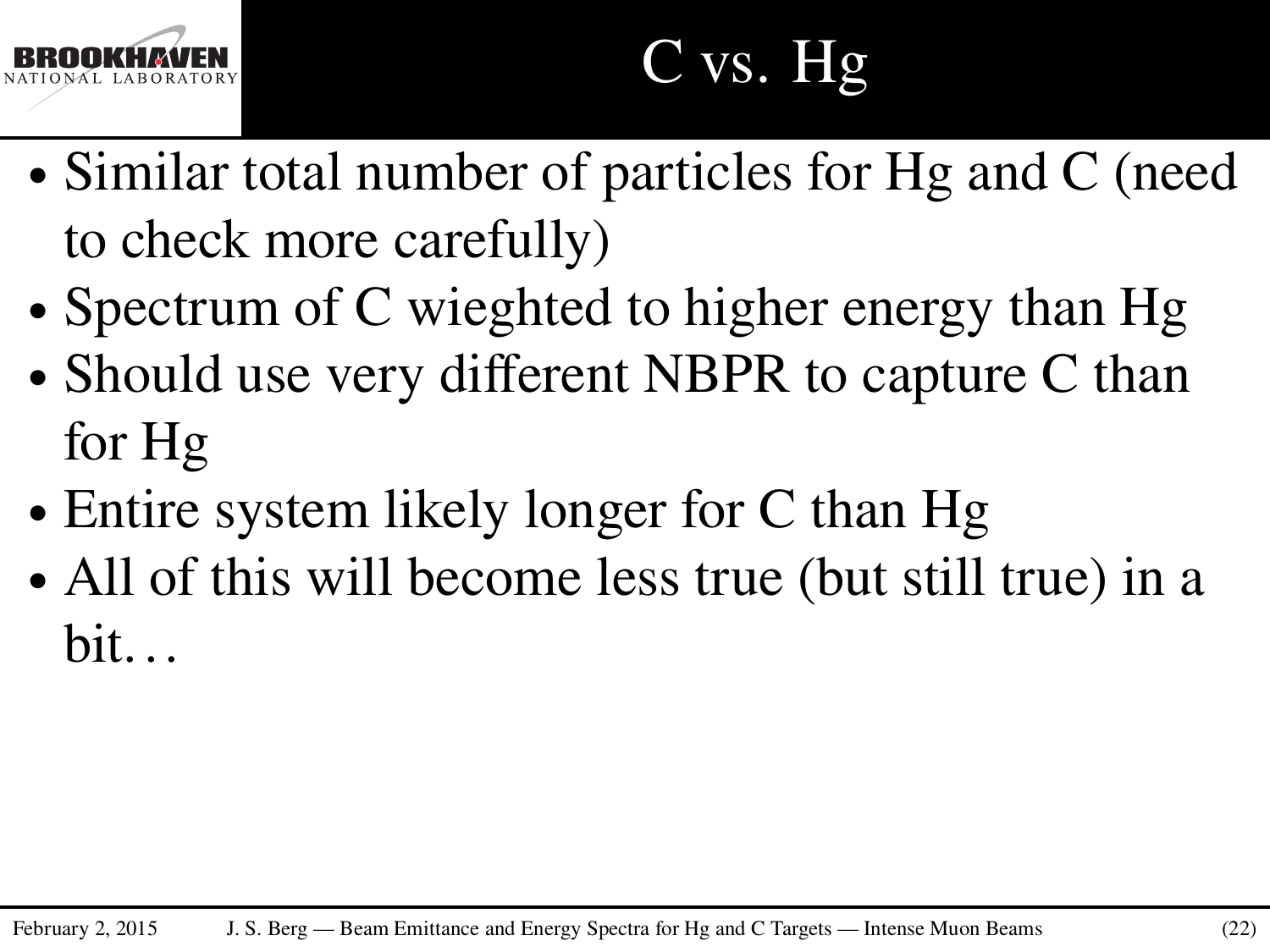

- ∙ With current Hg target configuration, examine emittances at 3 m in two ways
	- ∘ Receive from MARS at 0.375 m, propagate in ICOOL to 3 m
	- ∘ Receive from MARS at 2.0 m, propagate in ICOOL to 3 m

|                                               | $\mu^-$ + $\mu^-$ - $\mu^+$ + $\mu^+$ - $\pi^-$ + $\pi^-$ - $\pi^+$ + $\pi^+$ |  |  |  |  |
|-----------------------------------------------|-------------------------------------------------------------------------------|--|--|--|--|
| 0.375 45.4 16.8 51.1 19.7 35.5 21.5 36.4 22.8 |                                                                               |  |  |  |  |
| 2.000 30.7 13.4 35.2 15.1 21.0 14.4 21.9 15.1 |                                                                               |  |  |  |  |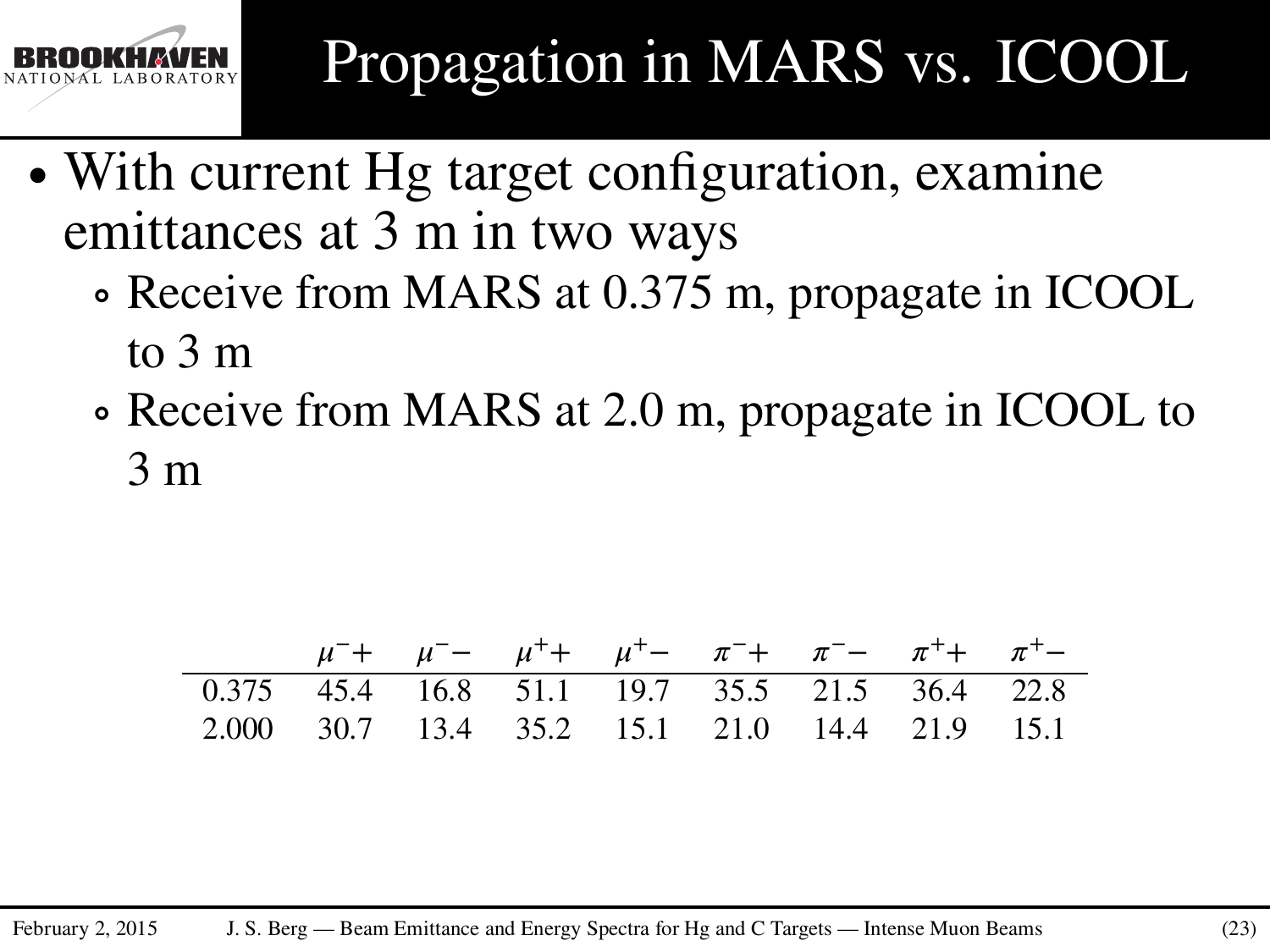

∙ Next, do ICOOL propagations without pion decays, and look at pion emittances of pions common to both runs

$$
\frac{\pi^{-} + \pi^{-} - \pi^{+} + \pi^{+}}{0.375 \quad 19.3 \quad 14.4 \quad 19.4 \quad 15.0}
$$
  
2.000 \quad 18.9 \quad 13.4 \quad 19.1 \quad 14.4

- ∙ Results similar to propagation from 2 m
- ∙ Conclusion: particles lost on object in MARS
- ∙ Further analysis: square root taper aperture, starting at a radius of 7.5 cm at  $z = 0.375$  m, growing to 30 cm at *z* ≈ 19 m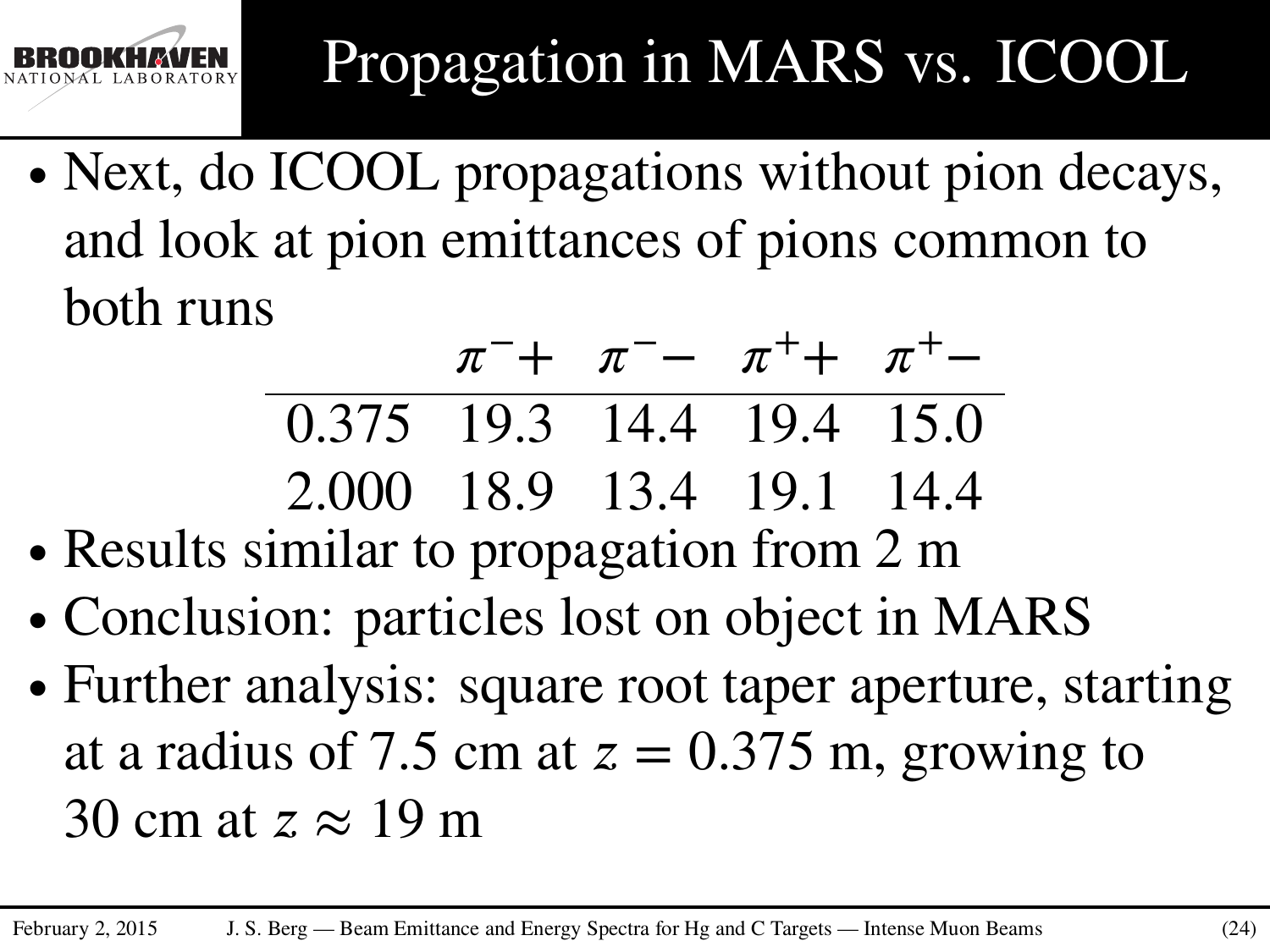

- ∙ Energy spectra have differences as well
- ∙ Pions weighted to higher energies ∘ Still not to the degree that carbon is
- ∙ More low energy muons, presumably from low energy pions that have already decayed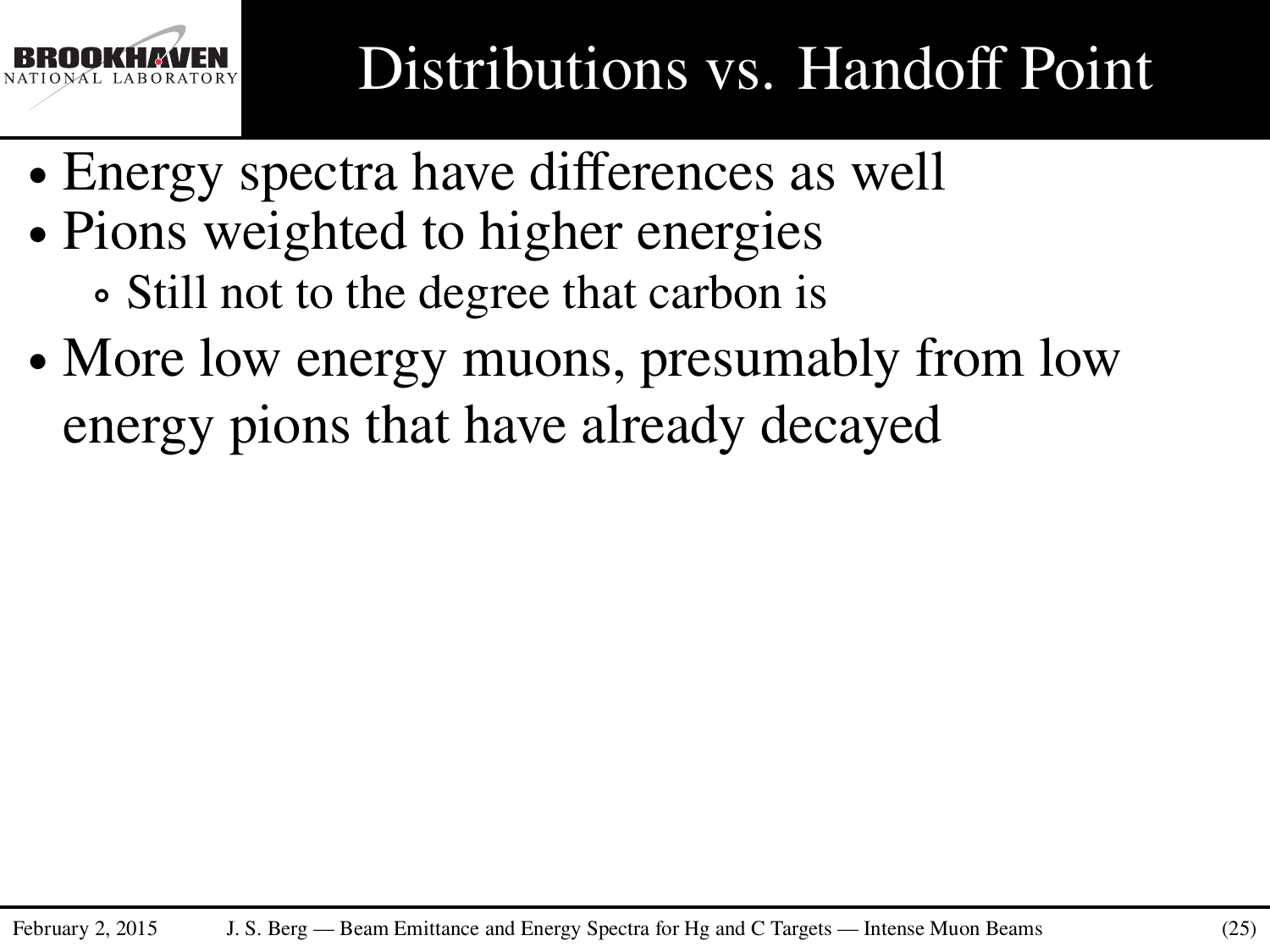LABORATORY NAL

### Distributions vs. Handoff Point

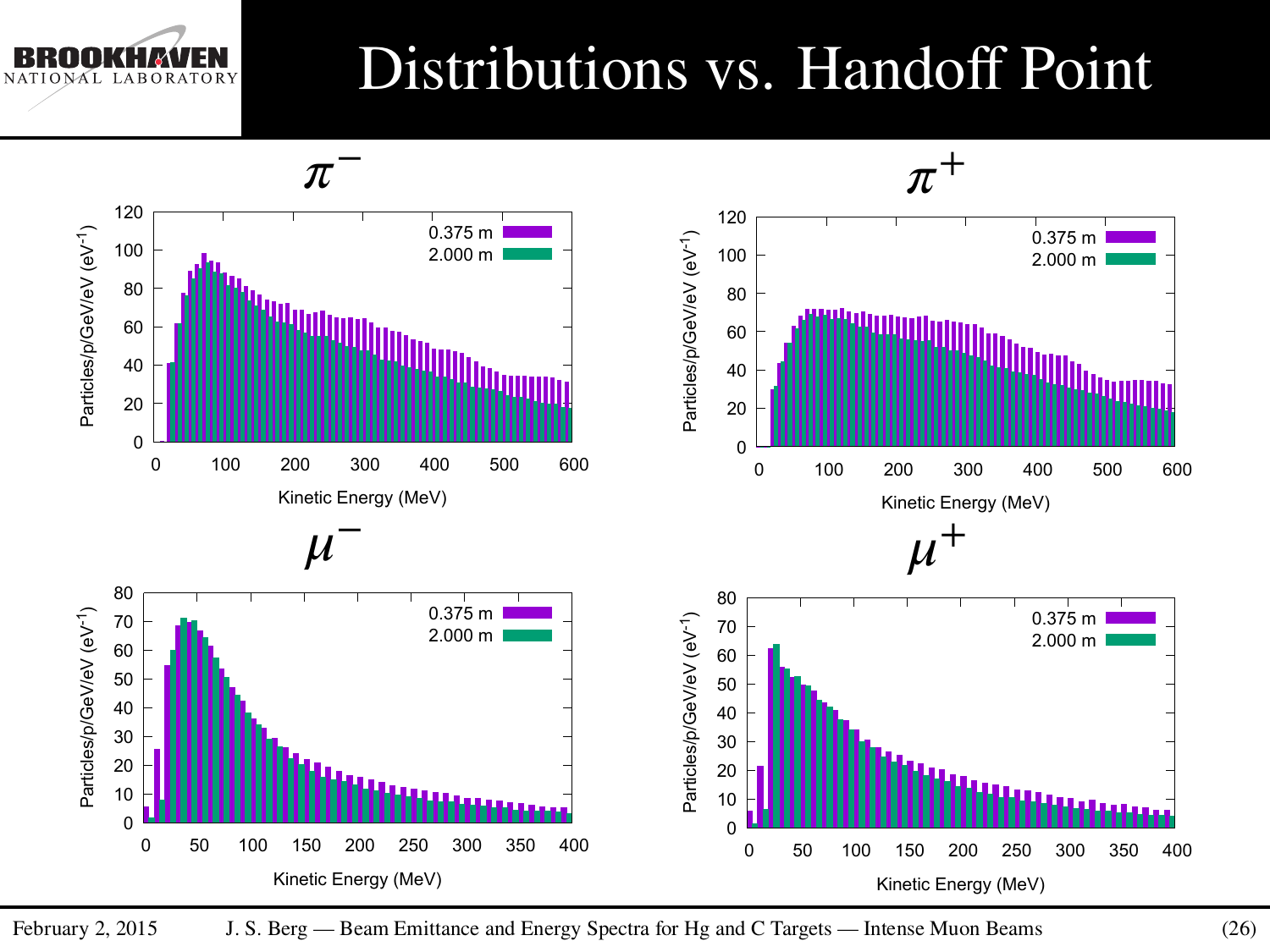

- ∙ I believe we more or less understand what David saw
- ∙ Differences in emittances are primarily caused by the beam pipe aperture, which is often unnecessarily small
- ∙ There were production differences due to differences in the nuclear inelastic model used (IQGSM)
- ∙ The energy spectrum for C is weighted to higher energy than that of Hg
	- ∘ Optimal NBPR will be very different for the two cases
- ∙ C no tilt with dump is horrible; tilt no dump is best